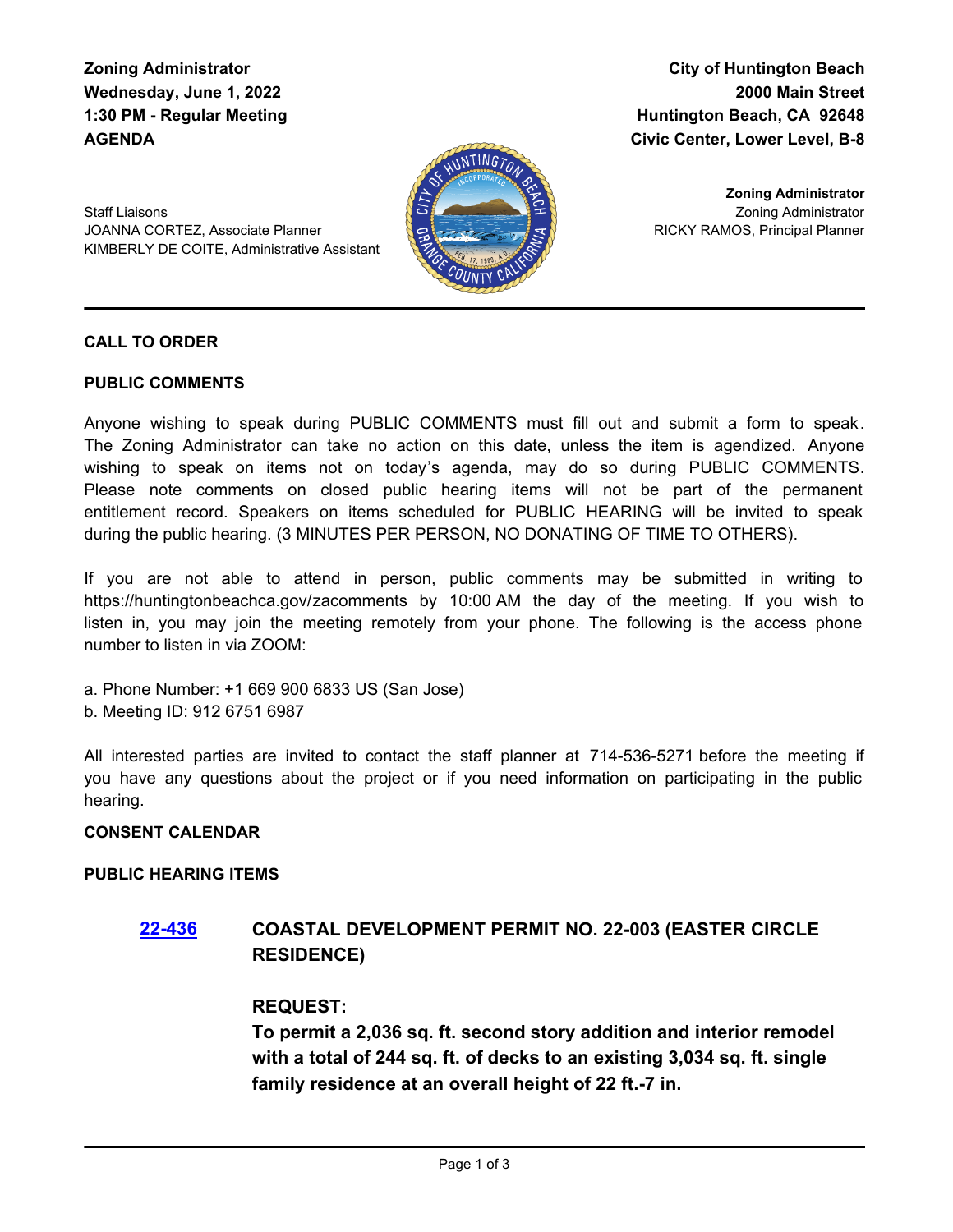#### **LOCATION:**

**3271 Easter Circle, 92649 (north side of Easter Circle, west of Channel Lane)**

### **Recommended Action:**

That the Zoning Administrator take the following actions:

A) Approve Coastal Development Permit No. 22-003 with suggested findings and conditions of approval.

# **[22-464](http://huntingtonbeach.legistar.com/gateway.aspx?m=l&id=/matter.aspx?key=5576) COASTAL DEVELOPMENT PERMIT NO. 22-004 (LE ADDITION)**

# **REQUEST:**

**To permit a 745 sq. ft. addition to the second floor of an existing two-story single family residence at an overall height of 30 feet.**

# **LOCATION:**

**16251 San Clemente, 92649 (located at the terminus of San Clemente Cir.)**

# **Recommended Action:**

That the Zoning Administrator take the following actions:

A) Approve Coastal Development Permit No. 22-004 with suggested findings and conditions of approval.

#### **ADJOURNMENT**

**The next regularly scheduled meeting of theZoning Administrator is Wednesday, June 15, 2022, at 1:30 P.M. Huntington Beach, California.**

**INTERNET ACCESS TO THE ZONING ADMINISTRATOR AGENDA AND STAFF REPORT MATERIAL IS AVAILABLE PRIOR TO ZONING ADMINISTRATOR MEETINGS AT: https://huntingtonbeach.legistar.com/**